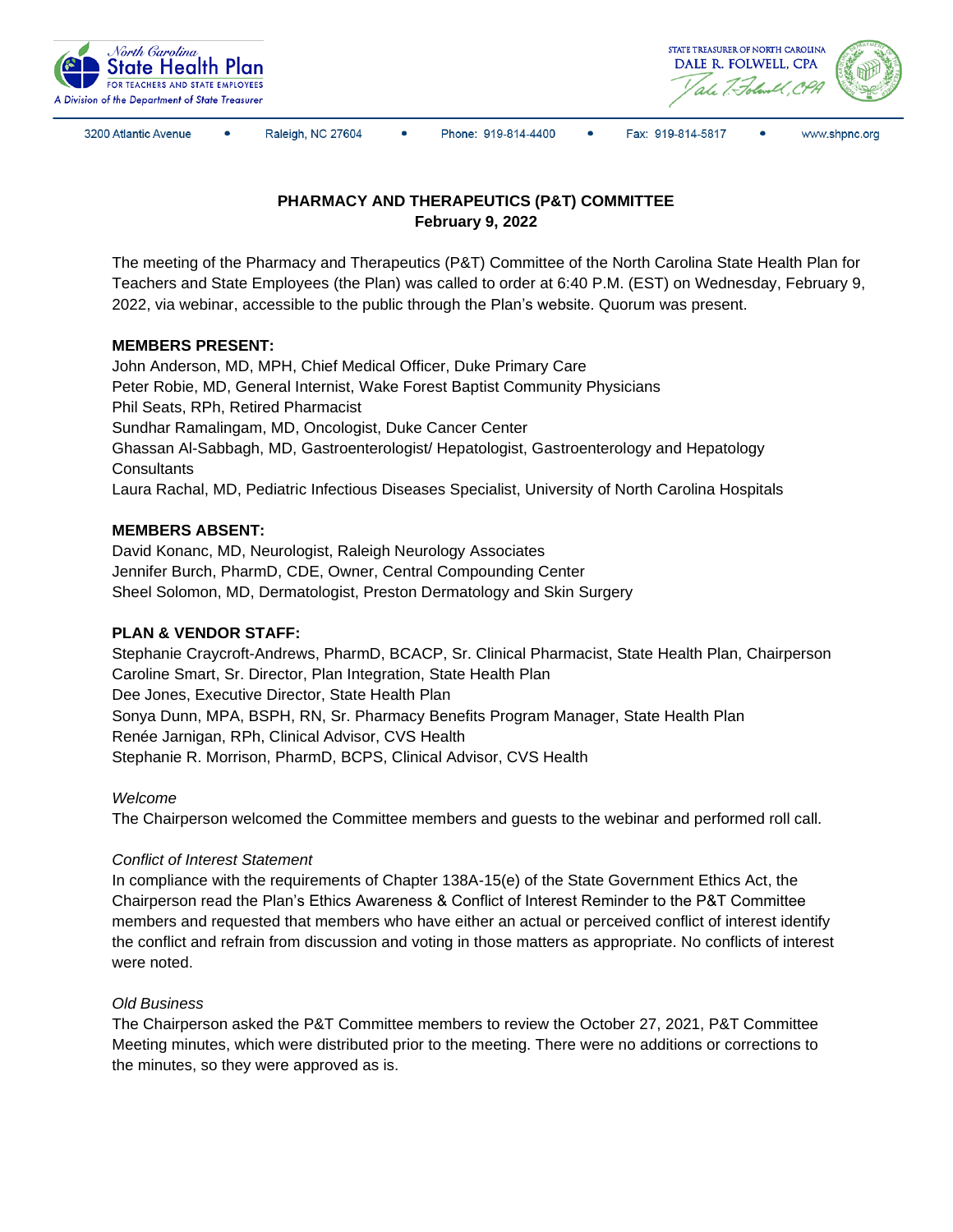

3200 Atlantic Avenue

Raleigh, NC 27604

Phone: 919-814-4400 Fax: 919-814-5817

www.shpnc.org

The Chairperson asked the P&T Committee members to review the proposed updates to the Charter and By-laws, which were distributed prior to the meeting. Mr. Seats noted a discrepancy between the Charter, which states that committee members must be licensed, and the By-Laws, which specify that committee members must be practicing. As the intent is only that they be required to be licensed, the By-Laws will be edited and redistributed accordingly.

Dr. Anderson opened discussion around the committee's previous vote to remove Eliquis from the formulary effective 1/1/2022. He noted that his health system has observed two instances of thrombotic events in patients whose anticoagulation therapy was interrupted while switching between anticoagulants. Of note, neither of these two patients were State Health Plan members. The committee voted to add Eliquis back to the formulary effective immediately.

#### *Coronavirus Updates*

The Chairperson along with Ms. Jarnigan provided informational updates regarding coverage of At-Home Rapid COVID-19 tests and a summary of COVID-19 treatments.

# *Formulary Updates*

The Chairperson introduced CVS Caremark's Clinical Advisors Heather Renée Jarnigan, RPh, & Stephanie Morrison, PharmD, BCPS whom would be presenting CVS Caremark's Quarterly Formulary Updates, effective April 1, 2022. This included additions to the formulary, utilization management criteria, drug removals, and tier movements.

Ms. Jarnigan along with Dr. Morrison and Dr. Craycroft-Andrews identified three new molecular entities that were being removed from CVS's New-to-Market block and would be available as covered products, along with utilization management policies that went along with the new products. The new molecular entities being added to the formulary are as follows: EMPAVELI, LIVMARLI, and RYPLAZIM.

Dr. Morrison then presented other proposed formulary additions, including formulary add-backs and line extensions. The medications being added to the formulary are as follows: GEMTESA, HAEGARDA, ONUREG, EPCLUSA PAK 200-50MG (New GPI), EPCLUSA PAK 150-37.5, BIKTARVY 30 TAB 120-15, XEPI CREAM (New NDCs), TRANDOLAPRIL/VERAPAMIL TAB 2-240 ER, CYCLOPHOSPHAMIDE INJ 2GM/10ML, GVOKE KIT INJ 1MG/0.2, and XARELTO SUS 1MG/ML.

The Committee also approved proposed utilization management including SGM and Specialty QL for EMPAVELI, LIVMARLI, HAEGARDA, ONUREG, and EPCLUSA; SGM for RYPLAZIM; and Specialty QL for BIKTARVY.

Ms. Jarnigan then explained that the Plan has a formulary exclusion exception process that is available to support Plan members who, per their provider, have a medical necessity to remain on an excluded drug. Ms. Jarnigan then reviewed the following products that will be excluded from the formulary starting on the effective date: EPANED, MYRBETRIQ, DYMISTA, butalbital-acetaminophen capsule, butalbitalacetaminophen tablet 25 mg-325 mg, Vtol LQ, doxycycline hyclate delayed-release tablet (75 mg, 80 mg and 150 mg), prednisolone solution (10 mg/5 ml and 20 mg/5 ml), peg 3350 electrolytes (generics for MoviPrep only), adapalene pad, desonide gel, DesRx, and ciprofloxacin/fluocinolone otic.